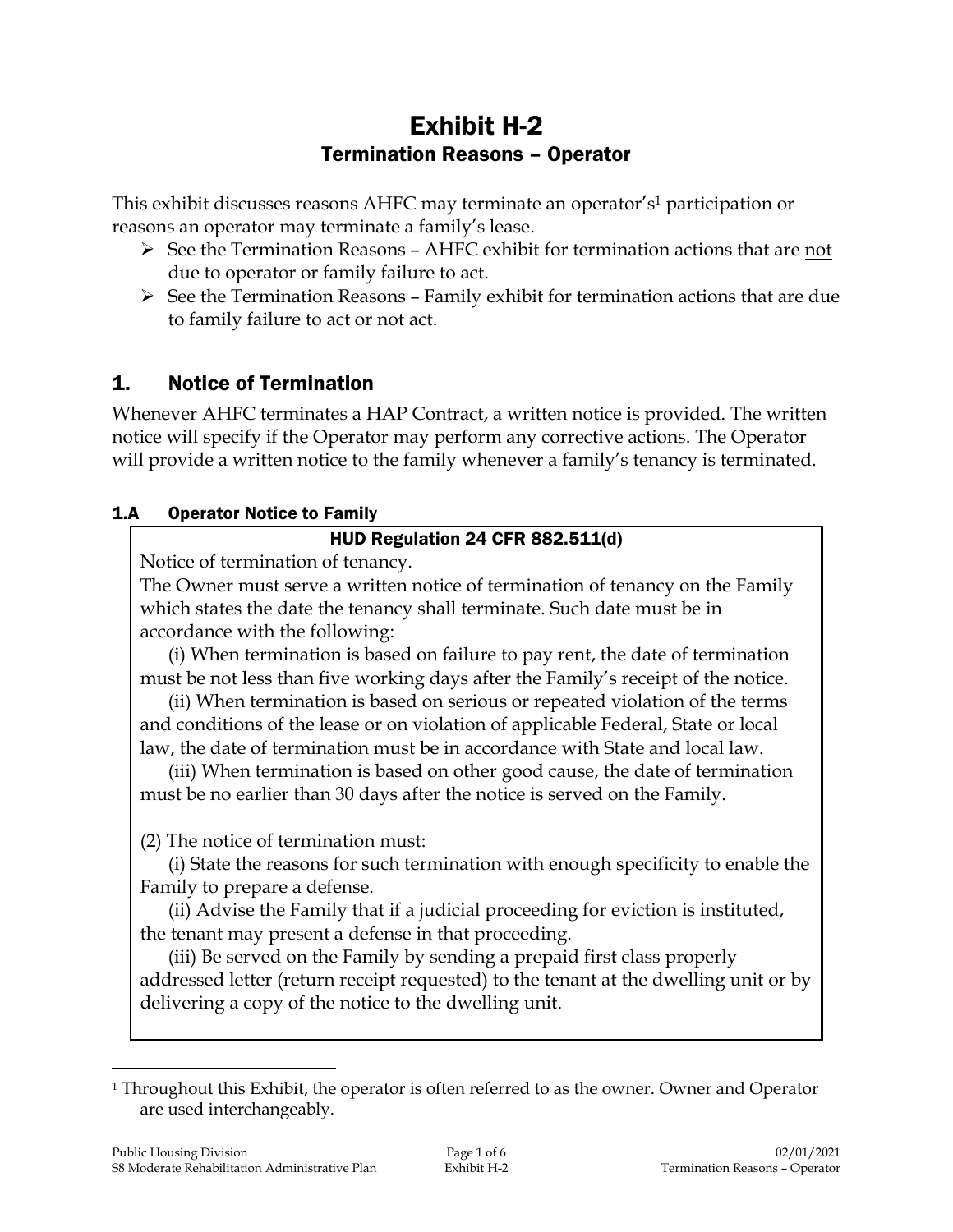(3) Substitution of State and local requirements. In the case of failure to pay rent, a notice of termination which is issued pursuant to State or local law or is common practice in the locality and which satisfies paragraph (c)(2) may be substituted for or run concurrently with the notice required herein.

#### 1.B Notice After Lease Initial Term

#### Alaska Statute 34.03.290

Periodic Tenancy and Holdover.

(a) While rent is current, the landlord or the tenant may terminate a week to week tenancy by a written notice given to the other at least 14 days before the termination date specified in the notice.

(b) The landlord or the tenant may terminate a month to month tenancy by a written notice given to the other at least 30 days before the rental due date specified in the notice.

#### AHFC Policy

The Operator or family must give notice in accordance with the terms stated in the lease or in accordance with the regulations above.

#### 1.C Agreement to Terminate Lease

The operator and family may agree to terminate the lease prior to the end of the initial term. AHFC requires the parties to **s**ubmit a written statement signed by both the operator and family (head of household) agreeing to end the tenancy.

#### 2. Foreclosure

In the case of any foreclosure, the successor who takes over the property shall assume the lease between the prior operator and the tenant as well as the HAP Contract signed by the prior operator and AHFC.

## 3. Operator Noncompliance

#### 3.A Operator Obligations

AHFC may terminate the HAP Contract with proper notice to the operator if the operator is not in compliance with the HAP Contract. Unless the operator has complied with all provisions of the HAP Contract, the operator does not have a right to receive the HAP under the HAP Contract.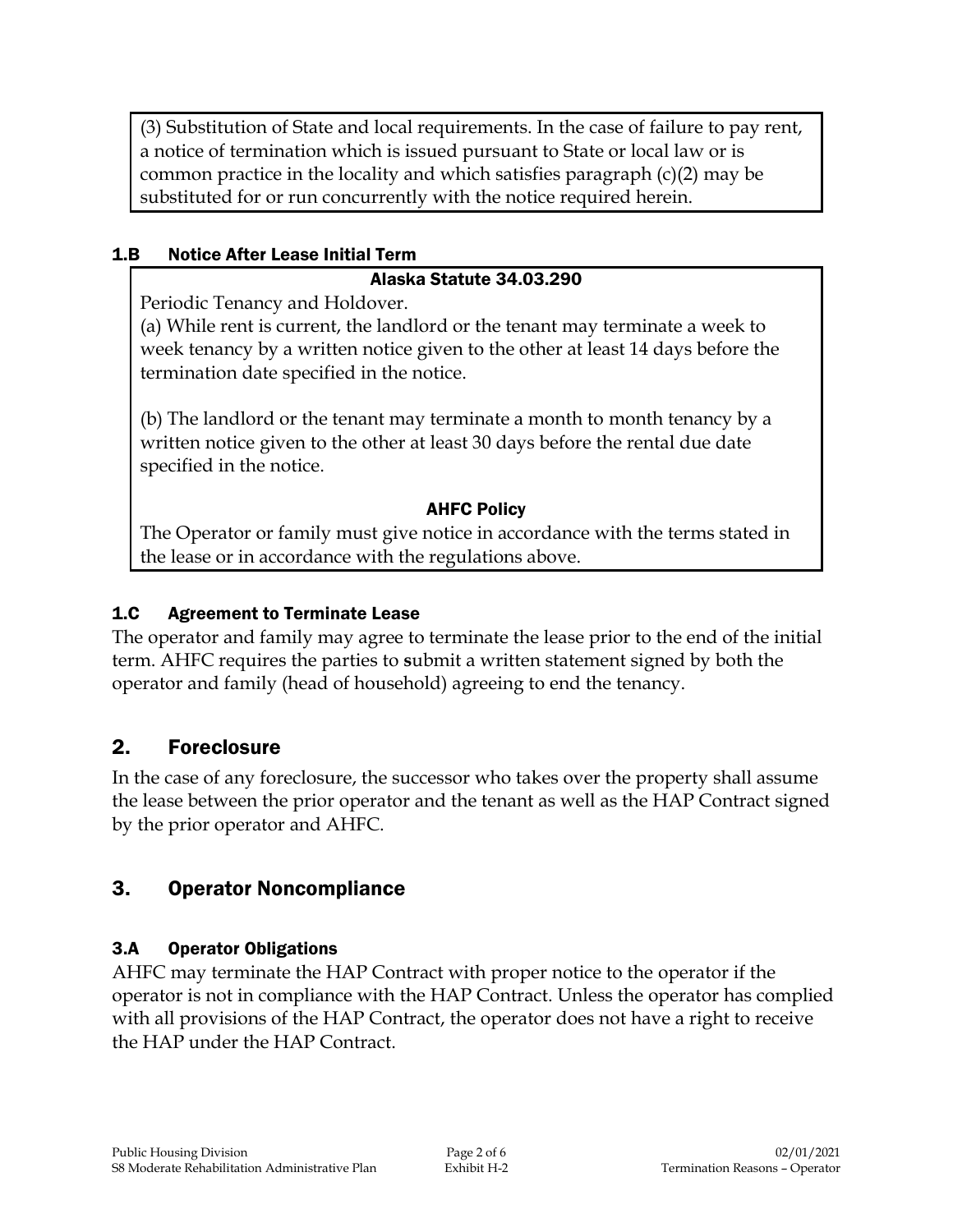#### 3.B HQS Failure

#### HUD Regulation 882.404(a)

Compliance with physical condition standards.

Housing in this program must be maintained and inspected in accordance with the requirements in 24 CFR part 5, subpart G.

## HUD Regulation 24 CFR 882.516(c)

Units not decent, safe and sanitary.

If the PHA notifies the Owner that the unit(s) under Contract are not being maintained in decent, safe and sanitary condition and the Owner fails to take corrective action (including corrective action with respect to the Family where the condition of the unit is the fault of the Family) within the time prescribed in the notice, the PHA may exercise any of its rights or remedies under the Contract, including abatement of housing assistance payments (even if the Family continues in occupancy), termination of the Contract on the affected unit(s) and assistance to the Family in accordance with § 882.514(e).

#### AHFC Policy

- 1. If the unit does not meet HQS requirements and the operator does not correct the failed items within the required timeframe, AHFC may remove the unit or terminate the HAP Contract.
- 2. A family that fails to correct an HQS breach caused by the family will be subject to termination.
- 3. See the Housing Quality Standards Inspection chapter for documentation requirements.

## 4. Termination of Lease by Operator

The Operator may terminate a family's lease under the terms listed below. NWA will maintain its own policy regarding specific reasons for a family's termination.

## HUD Regulation 24 CFR 880.607

(a) Applicability. The provisions of this section apply to all decisions by an owner to terminate the tenancy of a family residing in a unit under Contract during or at the end of the family's lease term.

(b) Entitlement of Families to occupancy—

(1) Grounds. The owner may not terminate any tenancy except upon the following grounds:

- (i) Material noncompliance with the lease;
- (ii) Material failure to carry out obligations under any State landlord and tenant act;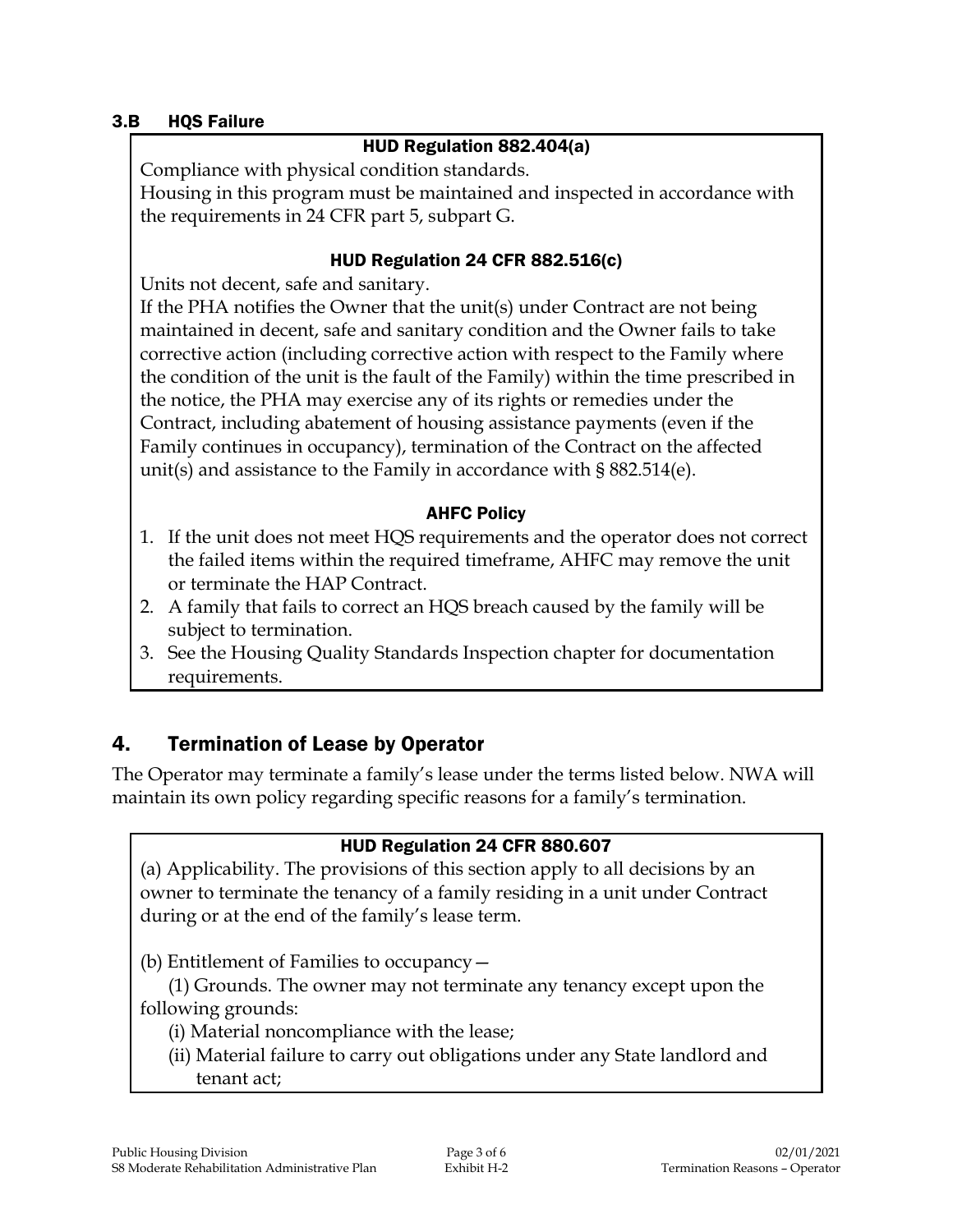- (iii) Criminal activity by a covered person in accordance with sections 5.858 and 5.859, or alcohol abuse by a covered person in accordance with section 5.860. If necessary, criminal records can be obtained for lease enforcement purposes under section 5.903(d)(3).
- (iv) Other good cause, which may include the refusal of a family to accept an approved modified lease form (see paragraph (d) of this section). No termination by an owner will be valid to the extent it is based upon a lease or a provisions of State law permitting termination of a tenancy solely because of expiration of an initial or subsequent renewal term. All terminations must also be in accordance with the provisions of any State and local landlord tenant law and paragraph (c) of this section.
- (3) Material noncompliance.
- (i) Material noncompliance with the lease includes:
	- (A) One or more substantial violations of the lease; or

(B) Repeated minor violations of the lease that disrupt the livability of the building; adversely affect the health or safety of any person or the right of any tenant to the quiet enjoyment of the leased premises and related facilities; interfere with the management of the building or have an adverse financial effect on the building.

(ii) Failure of the family to timely submit all required information on family income and composition, including failure to submit required evidence of citizenship or eligible immigration status (as provided by 24 CFR part 5), failure to disclose and verify Social Security Numbers (as provided by 24 CFR part 5), failure to sign and submit consent forms (as provided by 24 CFR part 5), or knowingly providing incomplete or inaccurate information, shall constitute a substantial violation of the lease.

## HUD Regulation 24 CFR 882.511(c)

Grounds for termination of or refusal to renew the lease. The Owner must not terminate or refuse to renew the lease except upon the following grounds:

- (1) Serious or repeated violation of the terms and conditions of the lease.
- (2) Violation of applicable Federal, State or local law.
- (3) Other good cause.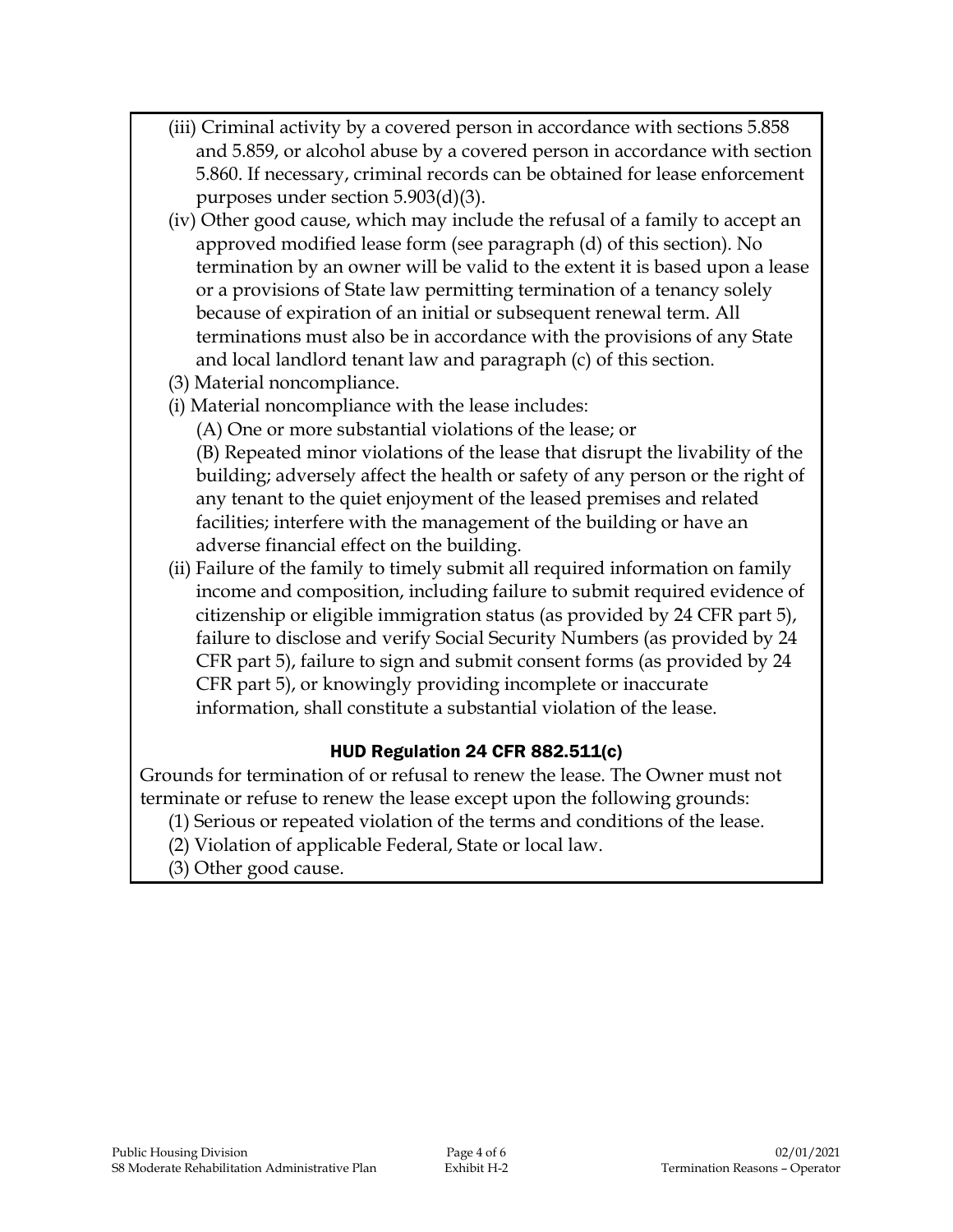#### 4.A AHFC Nonpayment of HAP

#### AHFC Policy

- 1. The family is not responsible for payment of the portion of the rent to owner covered by the housing assistance payment under the HAP contract between the Operator and AHFC.
- 2. AHFC's failure to pay the housing assistance payment to the Operator is not a violation of the lease between the tenant and the Operator. During the term of the lease, the Operator may not terminate the tenancy of the family for nonpayment of AHFC's housing assistance payment.

#### 4.B Drug-Related Criminal Activity

#### HUD Regulation 24 CFR 882.511(a)(2)

The lease must provide that drug-related criminal activity engaged in on or near the premises by any tenant, household member, or guest, and any such activity engaged in on the premises by any other person under the tenant's control is grounds for the owner to terminate tenancy. In addition, the lease must provide that the owner may terminate the tenancy of a family when the owner determines that a household member is illegally using a drug or when the owner determines that a pattern of illegal use of a drug interferes with the health, safety, or right to peaceful enjoyment of the premises by other residents.

#### 4.C Modification of Lease Form

#### HUD Regulation 24 CFR 880.511(d)

The owner, with the prior approval of HUD or, for a 24 CFR part 883 project, the Agency, may modify the terms and conditions of the lease form effective at the end of the initial term or a successive term, by serving an appropriate notice on the family, together with the offer of a revised lease or an addendum revising the existing lease. This notice and offer must be received by the family at least 30 days prior to the last date on which the family has the right to terminate the tenancy without being bound by the modified terms and conditions. The family may accept the modified terms and conditions by executing the offered revised lease or addendum, or may reject the modified terms and conditions by giving the owner written notice in accordance with the lease that the family intends to terminate the tenancy. Any increase in rent must in all cases be governed by §880.609 and other applicable HUD regulations.